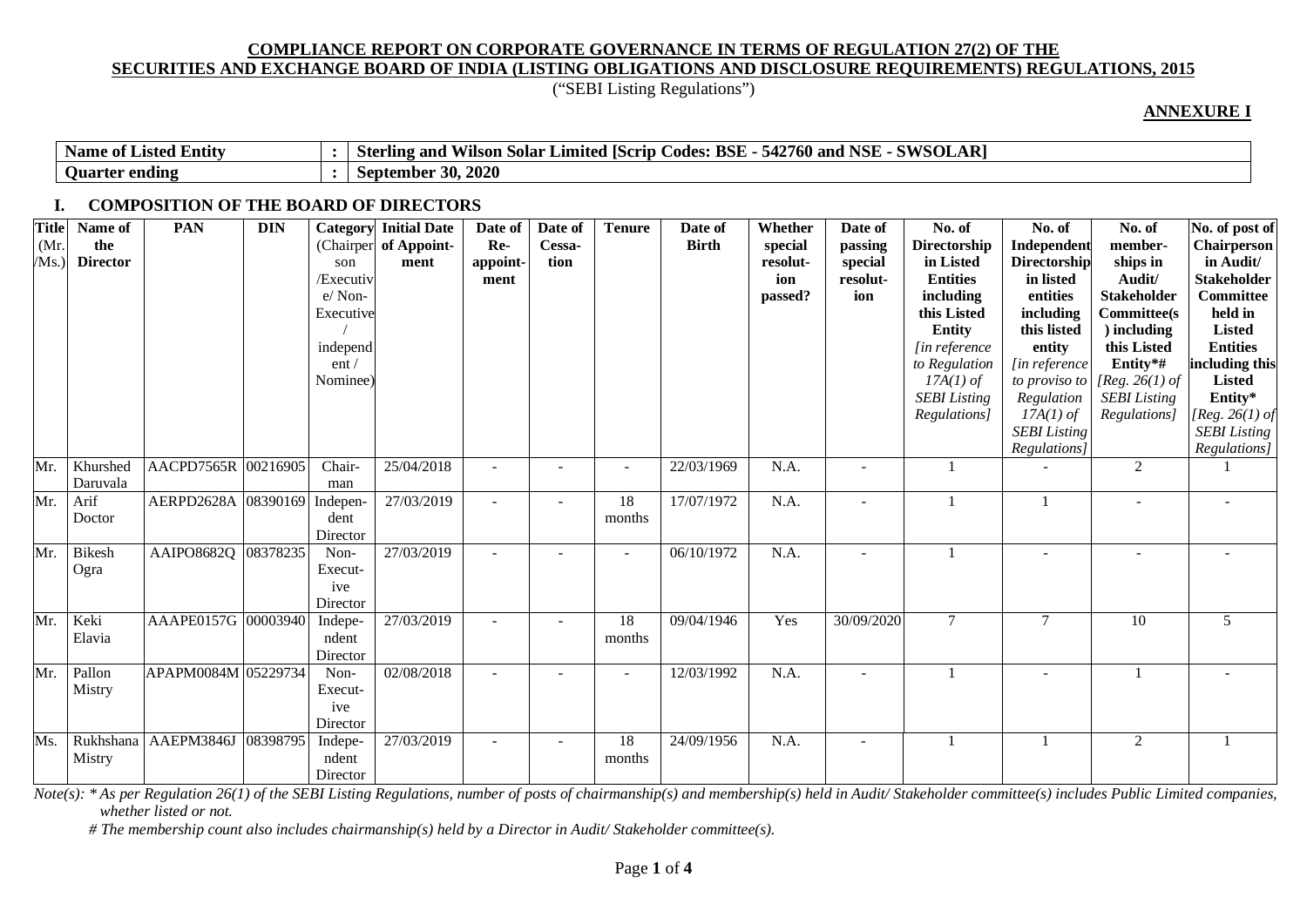# ("SEBI Listing Regulations")

## **ANNEXURE I**

| Name<br>$\cdot$ .<br>e of Listed Entity | D.<br>' NSE<br>SWSOL<br>$- - - - -$<br>BSE<br>.<br><b>FO</b><br><b>ISCrip</b><br>Codes:<br>760 and<br>Limited<br>and<br>$\blacksquare$<br>Sterling<br>. Solar -<br>/1lson<br>A<br>$\sim$<br>◡− |
|-----------------------------------------|------------------------------------------------------------------------------------------------------------------------------------------------------------------------------------------------|
| <b>Ouarter</b><br>ending                | 30, 2020<br>September                                                                                                                                                                          |

## **II. COMPOSITION OF COMMITTEES**

| <b>of</b><br><b>Name</b><br>the<br><b>Committee</b> | <b>Whether Regular</b><br>chairperson appointed | <b>Name of the Committee</b><br><b>Members</b> | <b>Category (Chairperson/Executive/Non-</b><br><b>Executive/Independent/Nominee)</b> | Date of<br>Appointment | Date of<br><b>Cessation</b> |
|-----------------------------------------------------|-------------------------------------------------|------------------------------------------------|--------------------------------------------------------------------------------------|------------------------|-----------------------------|
| 1. Audit<br>Committee                               | Yes                                             | Ms. Rukhshana Mistry,<br>a.<br>Chairperson     | <b>Independent Director - Non-Executive</b><br>Director                              | March 27, 2019         |                             |
|                                                     |                                                 | Mr. Khurshed Daruvala,<br>b.<br>Member         | Chairman - Non-Executive Director                                                    | March 27, 2019         |                             |
|                                                     |                                                 | Mr. Keki Elavia, Member                        | Independent Director - Non-Executive<br>Director                                     | March 27, 2019         |                             |
| Nomination<br>2.<br>and                             | Yes                                             | Mr. Keki Elavia, Chairman<br>a.                | Independent Director - Non-Executive<br>Director                                     | March 27, 2019         |                             |
| Remuneration<br>Committee                           |                                                 | Mr. Khurshed Daruvala,<br>b.<br>Member         | Chairman - Non-Executive Director                                                    | March 27, 2019         |                             |
|                                                     |                                                 | Ms. Rukhshana Mistry,<br>$c_{\cdot}$<br>Member | <b>Independent Director - Non-Executive</b><br>Director                              | March 27, 2019         |                             |
| 3. Risk<br>Management                               | Yes                                             | Mr. Khurshed Daruvala,<br>a.<br>Chairman       | Chairman - Non-Executive Director                                                    | June 23, 2020          | $\overline{\phantom{a}}$    |
| Committee                                           |                                                 | Mr. Arif Doctor, Member<br>b.                  | <b>Independent Director - Non-Executive</b><br>Director                              | June 23, 2020          | $\blacksquare$              |
|                                                     |                                                 | Mr. Bikesh Ogra, Member<br>$C_{\bullet}$       | <b>Non-Executive Director</b>                                                        | June 23, 2020          | $\blacksquare$              |
|                                                     |                                                 | Mr. Keki Elavia, Member<br>d.                  | Independent Director - Non-Executive<br>Director                                     | June 23, 2020          |                             |
|                                                     |                                                 | Mr. Pallon Mistry, Member<br>e.                | Non-Executive Director                                                               | June 23, 2020          | $\overline{\phantom{0}}$    |
|                                                     |                                                 | Ms. Rukhshana Mistry,<br>Member                | Independent Director - Non-Executive<br>Director                                     | June 23, 2020          |                             |
| Stakeholders<br>4.<br>Relationship                  | Yes                                             | Mr. Khurshed Daruvala,<br>a.<br>Chairman       | Chairman - Non-Executive Director                                                    | March 27, 2019         |                             |
| Committee                                           |                                                 | Mr. Pallon Mistry, Member<br>b.                | Non-Executive Director                                                               | March 27, 2019         |                             |
|                                                     |                                                 | Ms. Rukhshana Mistry,<br>c.<br>Member          | <b>Independent Director - Non-Executive</b><br>Director                              | March 27, 2019         |                             |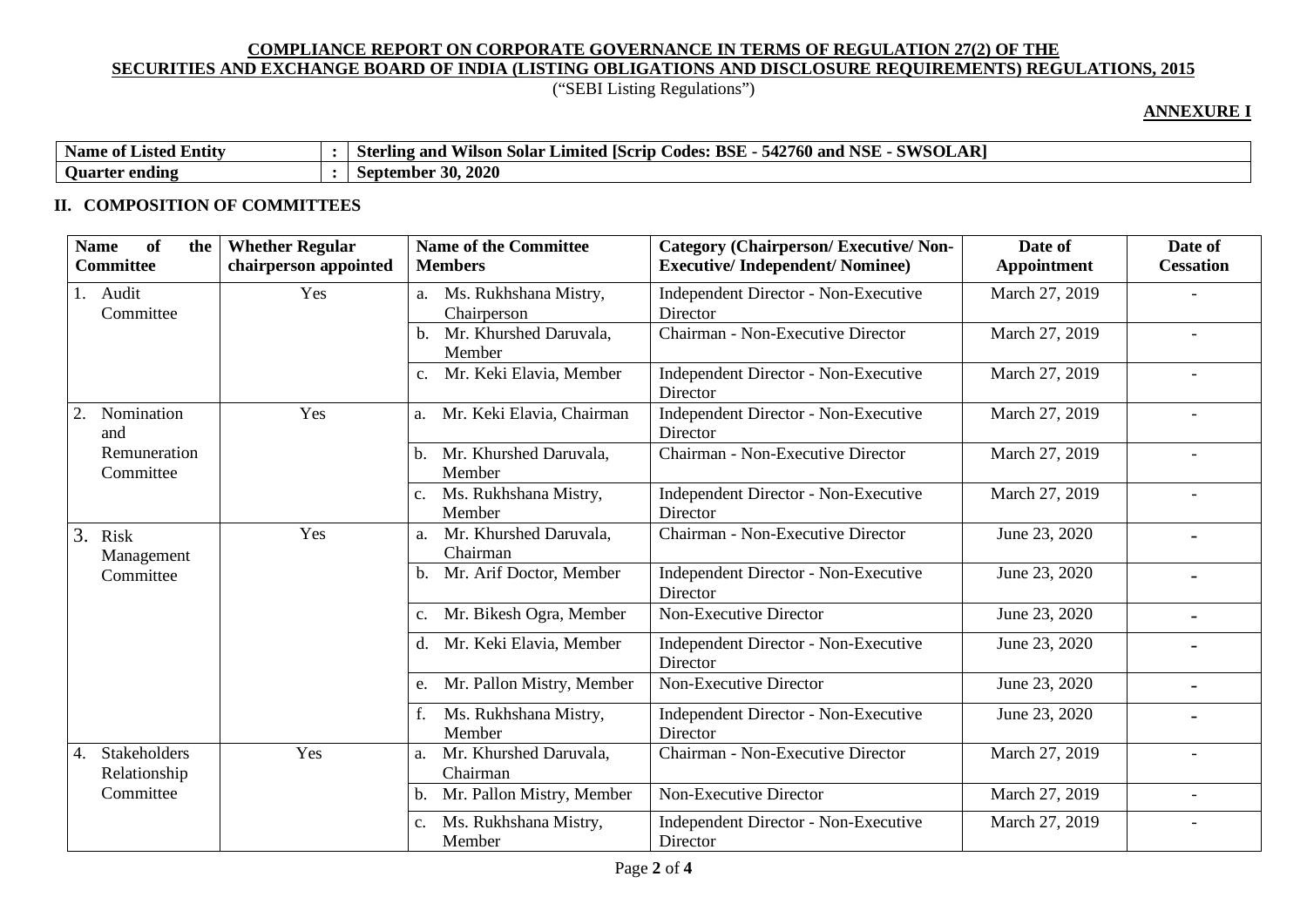("SEBI Listing Regulations")

## **ANNEXURE I**

| $\cdot$ .<br><b>Name</b><br>. Entity<br>` 01-<br>Listed | <b>D</b><br><b>NSE</b><br>си/слі<br>BSE<br><b>FO</b><br>2760 L<br><b>ISCrip</b><br>and<br>and<br>Limited<br>Codes:<br>Vilson<br>.50lar<br>547<br>. 11N9 -<br>"Ste<br><u>⇒ າານ</u><br>SVLAN |
|---------------------------------------------------------|--------------------------------------------------------------------------------------------------------------------------------------------------------------------------------------------|
| <b>Uuarter</b><br>' ending                              | 30, 2020<br>September                                                                                                                                                                      |

### **III. MEETING OF BOARD OF DIRECTORS**

| Date(s) of Meeting(s) (if<br>any) in the previous<br>quarter | $Date(s)$ of<br>Meeting $(s)$ (if<br>any) in the<br>relevant quarter | Whether requirement of<br><b>Quorum met</b> | <b>Number of Directors</b><br>present | Number of independent<br>directors present | <b>Maximum gap between</b><br>any two consecutive<br>meetings (in number of<br>days) |
|--------------------------------------------------------------|----------------------------------------------------------------------|---------------------------------------------|---------------------------------------|--------------------------------------------|--------------------------------------------------------------------------------------|
| June 23, 2020                                                | July 07, 2020                                                        | Yes                                         | $5$ out of 6                          | 2 out of 3                                 | 13 days                                                                              |
|                                                              | August 12, 2020                                                      | Yes                                         | 6 out of 6                            | 3 out of 3                                 | 35 days                                                                              |
|                                                              | September 15,<br>2020                                                | Yes                                         | 6 out of 6                            | 3 out of 3                                 | 33 days                                                                              |
|                                                              | September 30,<br>2020                                                | Yes                                         | 6 out of 6                            | 3 out of 3                                 | 14 days                                                                              |

## **IV. MEETING OF COMMITTEES**

|     | <b>Name of the Committee</b>                  | $Date(s)$ of<br>meeting(s) of the<br>committee in the<br>relevant quarter | Whether<br>requirement of<br><b>Quorum met</b><br>(details) | Number of<br><b>Directors</b><br>present | Number of<br>independent<br>directors<br>present | $Date(s)$ of<br>meeting of the<br>committee in the<br>previous<br>quarter | <b>Maximum</b> gap<br>between any two<br>consecutive meetings<br>in number of days |
|-----|-----------------------------------------------|---------------------------------------------------------------------------|-------------------------------------------------------------|------------------------------------------|--------------------------------------------------|---------------------------------------------------------------------------|------------------------------------------------------------------------------------|
|     | <b>Audit Committee</b>                        | September $15, 2020$                                                      | <b>Yes</b>                                                  | 3 out of 3                               | 2 out of 2                                       | June 23, 2020                                                             | 83 days                                                                            |
|     | 2. Nomination and Remuneration                | August 12, 2020                                                           | <b>Yes</b>                                                  | 3 out of 3                               | 2 out of 2                                       | June 23, 2020                                                             | 49 days                                                                            |
|     | Committee                                     | September 30, 2020                                                        | Yes                                                         | $3$ out of $3$                           | 2 out of 2                                       |                                                                           | 48 days                                                                            |
| 3.  | <b>Risk Management Committee</b>              |                                                                           |                                                             |                                          |                                                  |                                                                           |                                                                                    |
| -4. | <b>Stakeholders Relationship</b><br>Committee | September 15, 2020                                                        | Yes                                                         | 3 out of 3                               | l out 1                                          |                                                                           |                                                                                    |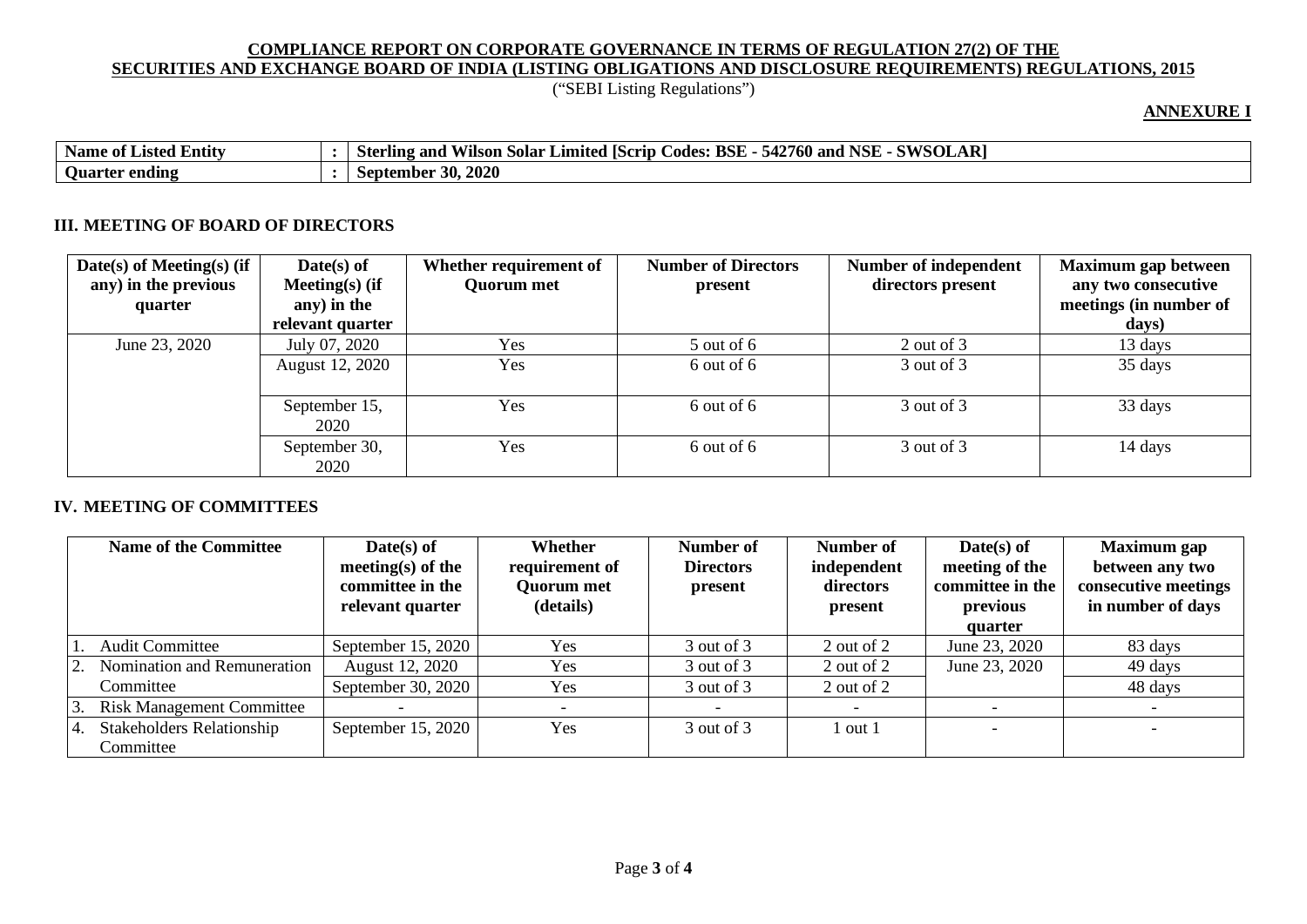("SEBI Listing Regulations")

#### **ANNEXURE I**

| <b>Name</b><br>Entity<br>Listed<br>` 01- | SWSOLAR <sup>1</sup><br><b>BSF</b><br>NCL<br>42760<br><b>Sterling</b><br>_ode <sup>c</sup><br>and<br>Limited<br> Scrip <br>solar<br>vuson<br>54.<br>and<br>NOL |
|------------------------------------------|----------------------------------------------------------------------------------------------------------------------------------------------------------------|
| <b>Ouart</b><br>ending<br>rter           | $-30, 2020$<br>September                                                                                                                                       |

#### **V. RELATED PARTY TRANSACTIONS**

| Subjec                                                                                                 | <b>Compliance status (Yes/No/NA)</b> |
|--------------------------------------------------------------------------------------------------------|--------------------------------------|
| Whether prior approval of audit committee obtained                                                     |                                      |
| Whether shareholder approval obtained for material RPT                                                 | y es                                 |
| Whether details of RPT entered into pursuant to omnibus approval have been reviewed by Audit Committee | Y es                                 |

## **VI. AFFIRMATIONS**

- 1. The composition of Board of Directors is in terms of SEBI Listing Regulations: **Yes**
- 2. The composition of the following committees is in terms of SEBI Listing Regulations
	- a. Audit Committee: **Yes**
	- b. Nomination and Remuneration Committee: **Yes**
	- c. Stakeholders Relationship Committee: **Yes**
	- d. Risk Management Committee: **Yes**
- 3. The committee members have been made aware of their powers, role and responsibilities as specified in SEBI Listing Regulations: **Yes**
- 4. The meetings of the board of directors and the above committees have been conducted in the manner as specified in SEBI Listing Regulations**: Yes**
- 5. The report for the quarter ended March 31, 2020 was placed before the Board of Directors at its meeting held on June 23, 2020. **The report for the quarter ended September 30, 2020 will be placed at the meeting of Board of Directors of the Company held after filing of this report with the Stock Exchanges. Comments/ observations/ advice of the Board thereon, if any, will be reported by filing a revised report within 15 days of the board meeting where the report will be placed.**